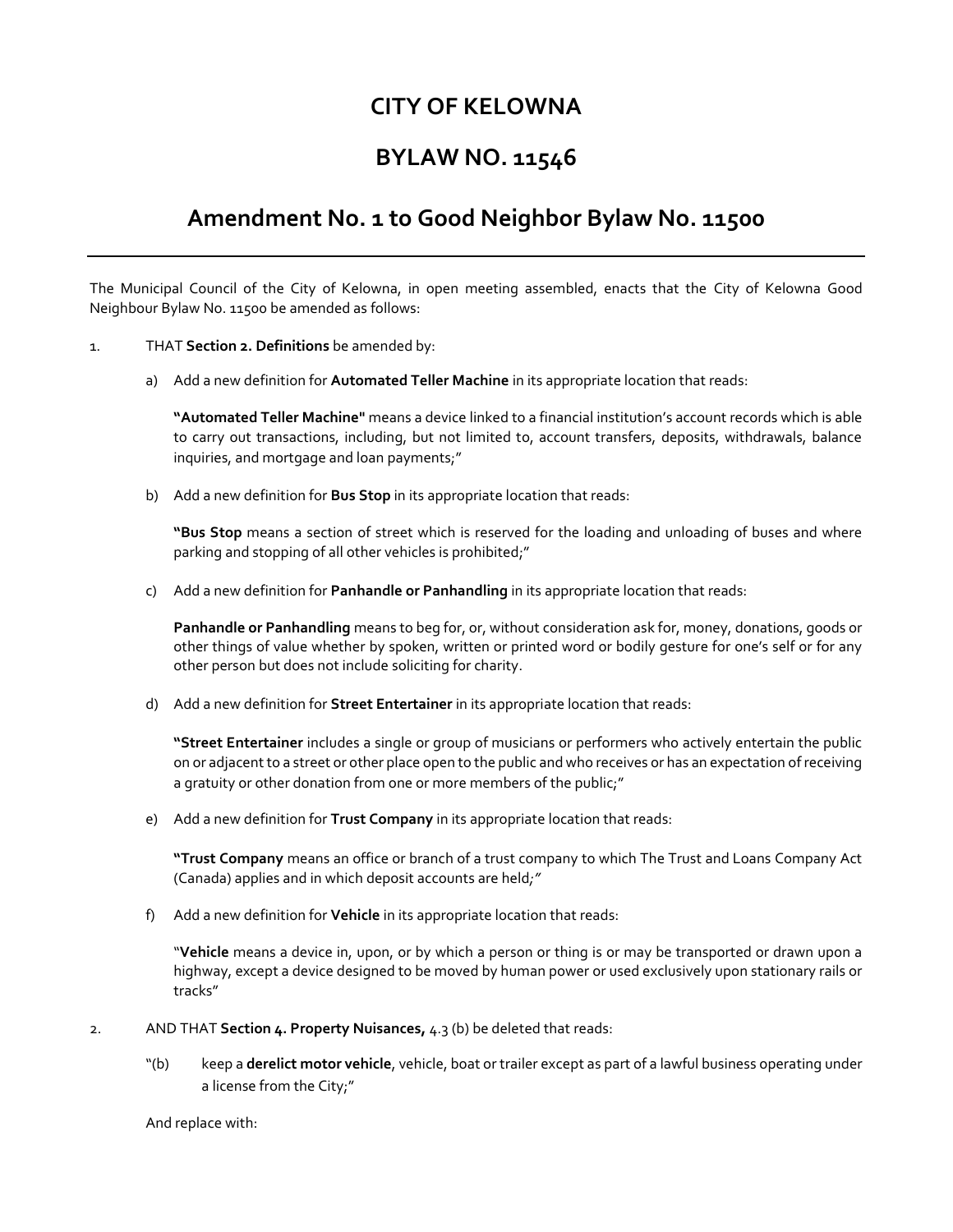- "(b) keep a derelict vehicle of any sort, including but not limited to a motor vehicle, vehicle, boat or trailer except as part of a lawful business operating under a license from the City;"
- 3. AND THAT **Section 5. Graffiti, 5.1** be amended by adding the words "in or" after the words "sign or any other structure or surface,"
- 4. AND THAT **Section 6. Street and Public Space Nuisances,** be deleted that reads:
	- "6.1 No person shall place **graffiti**, or cause **graffiti** to be placed on any wall, building, fence, sign or other structure or surface in a **street** or **public space**.
	- 6.2 No person shall on a **street** or in a **public space**:
		- (a) urinate or defecate;
		- (b) sleep in a **motor vehicle**; or
		- (c) participate in a violent confrontation or struggle.
	- 6.3 No person shall on a **street** or in a **public space**:
		- (a) scatter, dump, or dispose of any garbage, glass, crockery, litter or other material, whether liquid or solid, and whether likely to injure any person, animal, vehicle or not;
		- (b) place or throw any circular, pamphlet, handbill or other paper material, whether or not the paper material had been previously placed upon any **motor vehicle** or other vehicle, without the consent of the **owner** or driver thereof;
		- (c) cut, remove or damage any tree, shrub or flower plant, bush or hedge;
		- (d) deface, injure or damage any **street**, ditch or fence or anything erected or maintained for purpose of lighting a **street**;
		- (e) dispose or place or leave any cement, mortar, lime, or any other substance having a damaging or destructive effect upon the concrete, asphalt, bushes, shrubs, or trees, or grass situate thereon;
		- (f) stamp, paint, post, affix or otherwise place any placard, bill, poster, notice advertisement without first having obtained the permission of the City; or
		- (g) remove to, or accumulate in from lands adjacent to a **street** or **public space**, grass cuttings, leaves or **rubbish**."

### And replace with:

- "6.1 No person shall on a street or in a public space:
	- (a) urinate or defecate;
	- (b) sleep in a motor vehicle; or
	- (c) participate in a violent confrontation or struggle.
- 6.2 No person shall on a street or in a public space:
	- (a) scatter, dump, or dispose of any garbage, glass, crockery, litter or other material, whether liquid or solid, and whether likely to injure any person, animal or cause damage to a vehicle or not;
	- (b) place or throw any circular, pamphlet, handbill or other paper material, whether or not the paper material had been previously placed upon any motor vehicle or other vehicle, without the consent of the motor vehicle owner or occupant thereof;
	- (c) cut, remove or damage any tree, shrub or flower plant, bush or hedge;
	- (d) deface or damage any street, ditch or fence or anything erected or maintained for purpose of lighting a street;
	- (e) dispose or place or leave any cement, mortar, lime, or any other substance having a damaging or destructive effect upon the concrete, asphalt, bushes, shrubs, or trees, or grass situate thereon;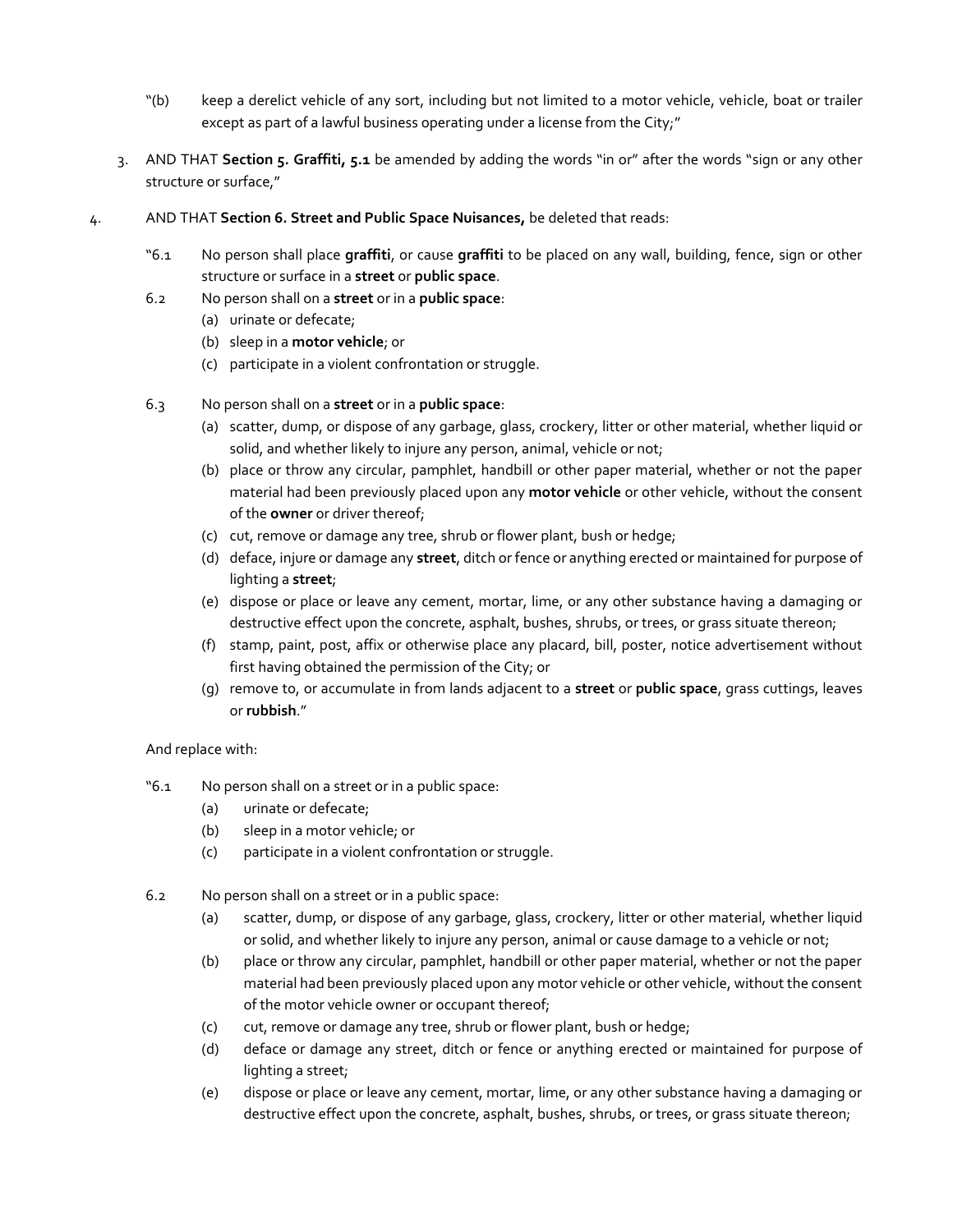- (f) stamp, paint, post, affix or otherwise place any placard, bill, poster, notice advertisement without first having obtained the permission of the City; or
- (g) remove to, or accumulate in from lands adjacent to a street or public space, grass cuttings, leaves or rubbish."
- 5. AND THAT a NEW **Section 7. Panhandling** and **Section 8. Street Entertainment** be added in its appropriate locations and all subsequent sections be re-numbered that reads as follows:

### **"7. Panhandling**

The practice of panhandling has been identified as a significant social and safety concern and community outreach programs are in place to provide other options for panhandlers. These regulations are a required part of the coordinated approach to reduce the community impact of panhandling. Panhandling is permitted in the City of Kelowna under the following restrictions:

- 7.1 No person shall panhandle within 5 meters of:
	- (a) an entrance to a bank, credit union or **trust company** or other financial institution where cash can be withdrawn;
	- (b) an **automated teller machine** or other device from which cash can be electronically accessed;
	- (c) a person who is seated in an outdoor area of a restaurant or bar which food or beverage are being served;
	- (d) a bus stop or taxi stand; and
	- (e) a liquor store
- 7.2 A person may only engage in panhandling between 8:00 am and 8:00 pm.
- 7.3 No person shall while engaging in panhandling, impede the convenient passage of, walk next to, or follow the person being solicited.
- 7.4 No person shall continue to engage in panhandling otherwise permitted by this Bylaw who has been refused or the solicitation has been declined.
- 7.5 No person shall engage in panhandling from any person who, at the time is an occupant of a motor vehicle.
- 7.6 No person shall stop a motor vehicle on a street within 500 meters of a Recycling Depot for the purpose of giving or delivering recyclable materials to another person.
- 7.7 No occupant of a motor vehicle which is stopped at a traffic control signal as defined in the Motor Vehicle Act shall give money, goods or other things of value to another person.

### **8 Street Entertainment**

Street Entertaining is permitted in the City of Kelowna under the following restrictions:

- 8.1. No person may carry on the business of a street entertainer unless that person has applied for and obtained a permit from an approved Busker's Program.
- 8.2 Upon demand of a peace officer, a street entertainer must produce a valid Buskers Program Permit.